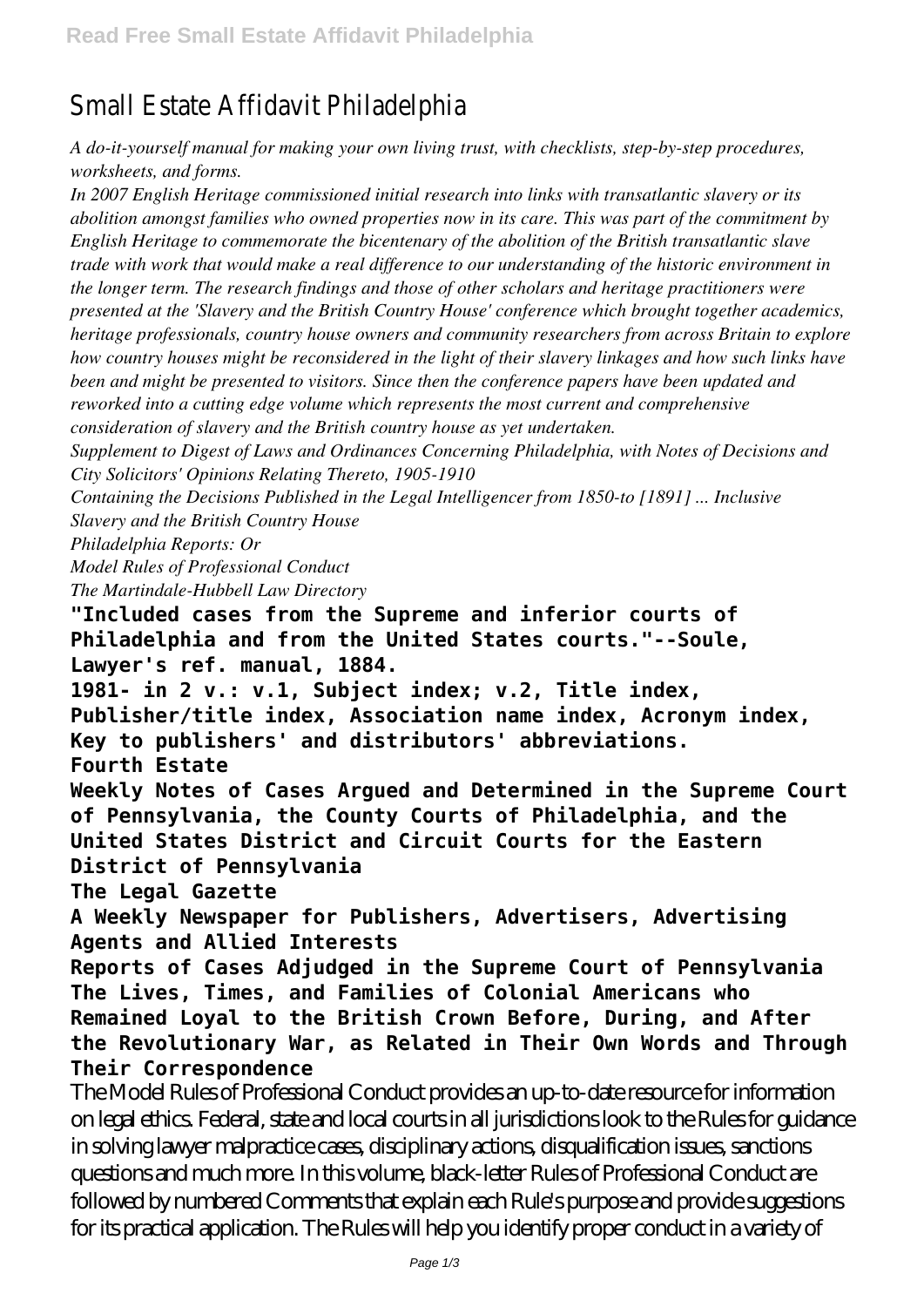given situations, review those instances where discretionary action is possible, and define the nature of the relationship between you and your clients, colleagues and the courts. Philadelphia ReportsPhiladelphia Reports ; Or, Legal Intelligencer CondensedContaining the Decisions Published in the Legal Intelligencer from 1850-to [1891] ... InclusivePhiladelphia Reports: OrLegal Intelligencer Condensed

Containing Abstracts of the Decisions, Motions, and Orders in the Supreme Court of the Commonwealth of Pennsylvania for the Year 1886-[1889?]

Standard Pennsylvania Practice

From Its Discovery by Europeans, to the Adoption of the Federal Constitution Scientific American

## Pennsylvania State Reports

## American Migrations, 1765-1799

Scores of talented and dedicated people serve the forensic science community, performing vitally important work. However, they are often constrained by lack of adequate resources, sound policies, and national support. It is clear that change and advancements, both systematic and scientific, are needed in a number of forensic science disciplines to ensure the reliability of work, establish enforceable standards, and promote best practices with consistent application. Strengthening Forensic Science in the United States: A Path Forward provides a detailed plan for addressing these needs and suggests the creation of a new government entity, the National Institute of Forensic Science, to establish and enforce standards within the forensic science community. The benefits of improving and regulating the forensic science disciplines are clear: assisting law enforcement officials, enhancing homeland security, and reducing the risk of wrongful conviction and exoneration. Strengthening Forensic Science in the United States gives a full account of what is needed to advance the forensic science disciplines, including upgrading of systems and organizational structures, better training, widespread adoption of uniform and enforceable best practices, and mandatory certification and accreditation programs. While this book provides an essential callto-action for congress and policy makers, it also serves as a vital tool for law enforcement agencies, criminal prosecutors and attorneys, and forensic science educators.

Want to save your family money and hassle? Read this book! Probate court proceedings after a death can drag out and cost tens of thousands of dollars in attorney and court fees ? money that would otherwise have gone directly to your loved ones. This topselling guide shows you the most effective ways to skip the probate process: name payable-on-death beneficiaries for financial accounts own property jointly leave real estate with transfer-on-death deeds use a living trust name the right beneficiaries for IRAs, 401(k)s, and other retirement plans, and use probate shortcuts for small estates. Completely updated, this edition includes the latest state laws on probate avoidance methods, and covers all the estate-related impacts of the recent changes to federal rules on retirement distributions. Pennsylvania Supreme Court Digest